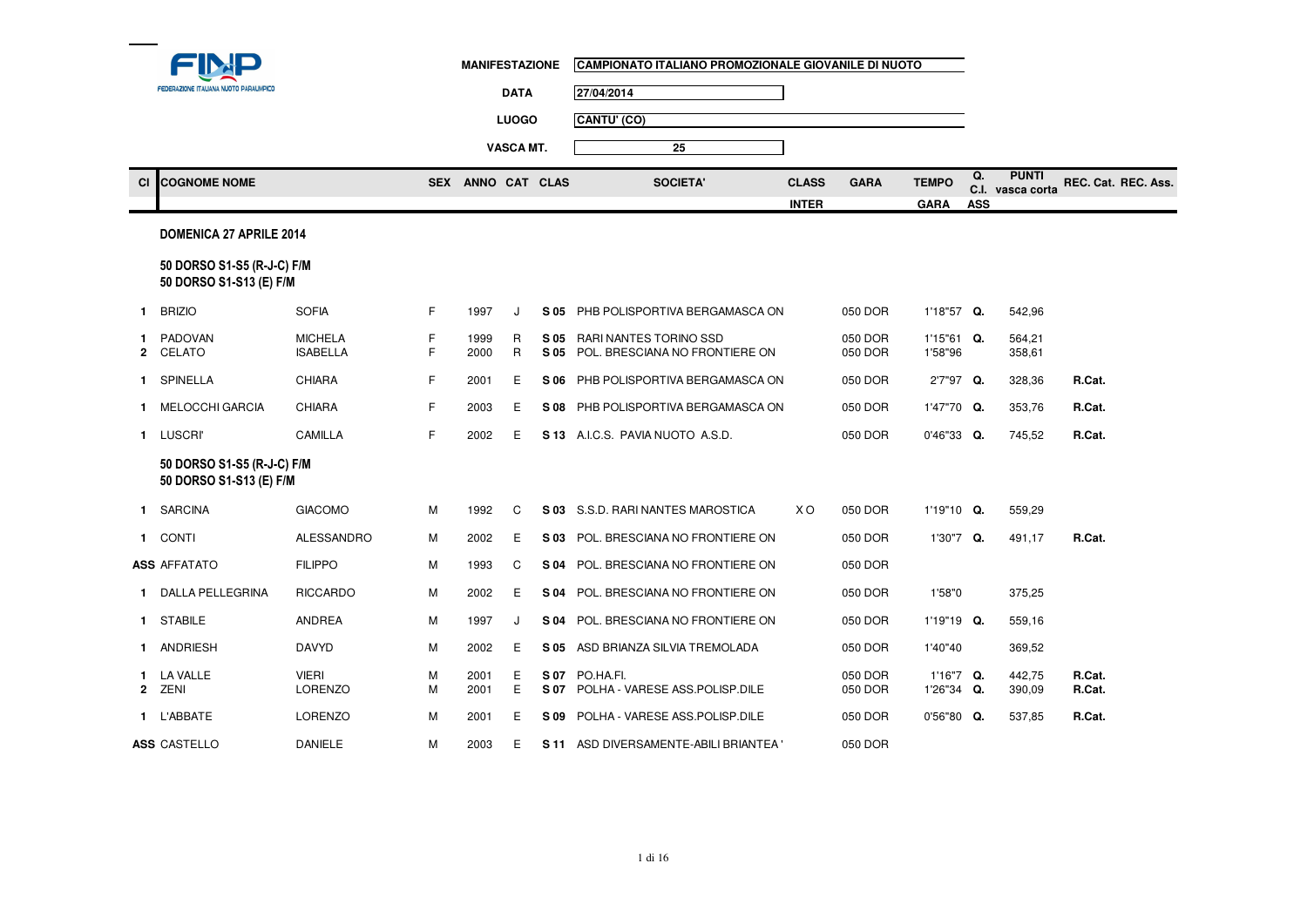

| MANIFESTAZIONE | CAMPIONATO ITALIANO PROMOZIONALE GIOVANILE DI NUOTO |
|----------------|-----------------------------------------------------|
|                |                                                     |

**DATA27/04/2014**

**LUOGOCANTU' (CO)**

**VASCA MT.**

| CI <b>I</b> COGNOME NOME | <b>SEX</b> | <b>ANNO</b> | <b>CAT</b> | <b>CLAS</b> | <b>SOCIETA</b> | CLASS        | <b>GARA</b> | <b>TEMPO</b> | <b>.</b><br>v.ı. | <b>PUNTI</b><br>vasca corta | REC. Cat. REC. Ass. |
|--------------------------|------------|-------------|------------|-------------|----------------|--------------|-------------|--------------|------------------|-----------------------------|---------------------|
|                          |            |             |            |             |                | <b>INTER</b> |             | <b>GARA</b>  | ASS              |                             |                     |

**25**

## 100 STILE LIBERO S1-S13 (R-J-C) F/M

| 1 SIMION                  | <b>EMMA</b>                        | F. | 1997         |         | S 05         | ASD A.S.P.E.A. PADOVA ONLUS                                      |                | 100 STI            | 2'36"9            | 507,21           |
|---------------------------|------------------------------------|----|--------------|---------|--------------|------------------------------------------------------------------|----------------|--------------------|-------------------|------------------|
| 1 SOLA                    | <b>YLENIA</b>                      | F. | 1995         |         | S 06         | POL. BRESCIANA NO FRONTIERE ON                                   | X O            | 100 STI            | $1'43''65$ Q.     | 723,88           |
| BELLINGERI                | <b>GIULIA</b>                      | F. | 2000         | R       | S 07         | A.I.C.S. PAVIA NUOTO A.S.D.                                      |                | 100 STI            | $1'56''49$ Q.     | 601,51           |
| <b>VICCH</b><br>2 GRANCEA | <b>SILVIA</b><br><b>FLORENTINA</b> | F. | 2000<br>2000 | R.<br>R | S 09<br>S 09 | PHB POLISPORTIVA BERGAMASCA ON<br>POL. BRESCIANA NO FRONTIERE ON |                | 100 STI<br>100 STI | 1'47"4<br>1'52"16 | 579,97<br>553,50 |
| 1 LONGHI                  | <b>BEATRICE</b>                    | F. | 1994         | C.      | S 10         | POL. BRESCIANA NO FRONTIERE ON                                   |                | 100 STI            | 1'39"53 Q.        | 610,77           |
| 1 PANZA                   | <b>SILVIA</b>                      | F. | 1998         | R.      | S 10         | PHB POLISPORTIVA BERGAMASCA ON                                   |                | 100 STI            | $1'35''31$ Q.     | 637,81           |
| RABBOLINI                 | <b>MARTINA</b>                     | F. | 1998         | R.      | S 11         | G.S. DIL. NON VEDENTI MILANO - ONLL                              | X O            | 100 STI            | 1'20"62 Q.        | 849,04           |
| ZONTA CORRATO             | <b>ISABELLA</b>                    | F. | 1993         | C.      |              | S 12 ASD A.S.P.E.A. PADOVA ONLUS                                 | X <sub>O</sub> | 100 STI            | 1'39"74 Q.        | 598,05           |
| MANTOAN                   | LARA                               | F. | 1999         | R.      | S 12         | ASD A.S.P.E.A. PADOVA ONLUS                                      | X O            | 100 STI            | 1'48"58 Q.        | 549,36           |
| BELOTTI                   | <b>SARA</b>                        | F. | 1999         | R.      |              | S 13 OLIMPIC SWIM PRO ASD                                        | X              | 100 STI            | 1'28"85 Q.        | R.Cat.<br>674,28 |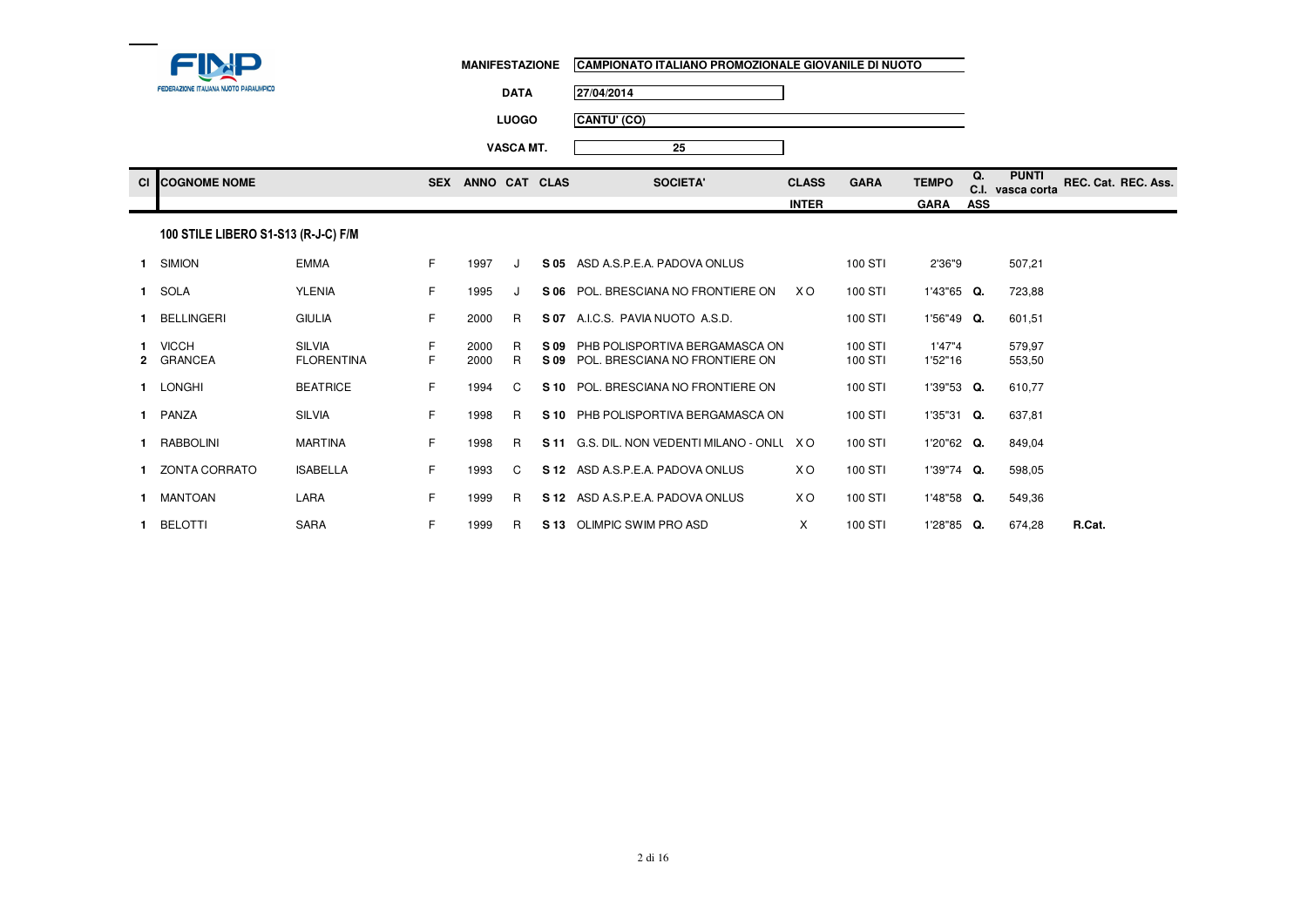

**3** SIRICA

**1** SANGALLI CRISTIAN

| MANIFESTAZIONE | :     ICAMPIONATO ITALIANO PROMOZIONALE GIOVANILE DI NUOTO |
|----------------|------------------------------------------------------------|
|                |                                                            |

 $\overline{\phantom{0}}$ 

**25**

**DATA27/04/2014**

**LUOGOCANTU' (CO)**

**VASCA MT.**

<sup>M</sup>

N M

| СI                  | <b>COGNOME NOME</b>                      |                                                      |             | SEX ANNO CAT CLAS    |             | <b>SOCIETA'</b>                                                                                                  | <b>CLASS</b>        | <b>GARA</b>                   | <b>TEMPO</b>                         | Q.         | <b>PUNTI</b><br>C.I. vasca corta | REC. Cat. REC. Ass. |  |
|---------------------|------------------------------------------|------------------------------------------------------|-------------|----------------------|-------------|------------------------------------------------------------------------------------------------------------------|---------------------|-------------------------------|--------------------------------------|------------|----------------------------------|---------------------|--|
|                     |                                          |                                                      |             |                      |             |                                                                                                                  | <b>INTER</b>        |                               | <b>GARA</b>                          | <b>ASS</b> |                                  |                     |  |
|                     | 100 STILE LIBERO S1-S13 (R-J-C) F/M      |                                                      |             |                      |             |                                                                                                                  |                     |                               |                                      |            |                                  |                     |  |
|                     | 1 SARCINA                                | <b>GIACOMO</b>                                       | м           | 1992                 | C           | S 03 S.S.D. RARI NANTES MAROSTICA                                                                                | X O                 | 100 STI                       | 2'44"36 Q.                           |            | 587,06                           | R.Cat.              |  |
|                     | 1 COLOMBO                                | <b>RUGGERO</b>                                       | М           | 1999                 | R           | S 04 ASD DIVERSAMENTE-ABILI BRIANTEA                                                                             |                     | 100 STI                       | 6'16"2                               |            | 223,74                           |                     |  |
|                     | 1 MORETTI                                | <b>PAOLO</b>                                         | М           | 1995                 | J           | S 05 POL. BRESCIANA NO FRONTIERE ON                                                                              |                     | 100 STI                       | 2'46"20                              |            | 429,42                           |                     |  |
| $\mathbf{2}$<br>3   | 1 ROTA<br>LATALARDO<br>TRAVAINI          | <b>MATTEO</b><br><b>ALESSANDRO</b><br><b>MICHELE</b> | M<br>M<br>M | 1994<br>1992<br>1992 | C<br>C<br>C | S 06 PHB POLISPORTIVA BERGAMASCA ON<br>S 06 ASD A.S.P.E.A. PADOVA ONLUS<br>S 06 POL. BRESCIANA NO FRONTIERE ON   | X<br>X <sub>O</sub> | 100 STI<br>100 STI<br>100 STI | 1'34"6 Q.<br>1'51"55<br>2'13"43      |            | 704,55<br>594,08<br>496,66       |                     |  |
|                     | 1 BEGGIATO<br>2 MACCARIO                 | <b>LUIGI</b><br><b>ALBERTO</b>                       | M<br>м      | 1998<br>1998         | R<br>R.     | S 06 ASD A.S.P.E.A. PADOVA ONLUS<br>S 06 ICE CLUB COMO ASD                                                       |                     | 100 STI<br>100 STI            | 1'50"91<br>2'16"7                    |            | 597,51<br>487,03                 |                     |  |
|                     | 1 VIEZZER                                | <b>DARIO</b>                                         | м           | 1995                 | J           | S 07 S.S.D.STELLA MARINA                                                                                         |                     | 100 STI                       | 2'10"39                              |            | 467.21                           |                     |  |
|                     | FG ALIBRANDI                             | <b>LORENZO</b>                                       | M           | 1994                 | C           | S 08 SSD SANTA LUCIA SRL-RM                                                                                      | X O                 | 100 STI                       | 1'13"94 Q.                           |            |                                  |                     |  |
|                     | 1 ANDREONI<br>CESARANO                   | ALESSANDRO<br><b>DAVIDE</b>                          | м<br>M      | 1997<br>1995         | J<br>J      | S 08 POLHA - VARESE ASS. POLISP. DILE<br>S 08 POLHA - VARESE ASS. POLISP. DILE                                   |                     | 100 STI<br>100 STI            | 1'42"33<br>2'1"1                     |            | 558,49<br>472,28                 |                     |  |
|                     | 1 FERRARI                                | <b>KEVIN</b>                                         | м           | 1992                 | C           | S 09 POL. BRESCIANA NO FRONTIERE ON                                                                              |                     | 100 STI                       | $1'8''8$ Q.                          |            | 820,80                           |                     |  |
| $\overline{2}$<br>3 | <b>BICELLI</b><br>LOBBA<br><b>SIRICA</b> | <b>FEDERICO</b><br><b>ANDREA</b><br><b>CHRISTIAN</b> | м<br>M<br>M | 1999<br>1999<br>1999 | R<br>R<br>R | S 09 POL. BRESCIANA NO FRONTIERE ON<br>S 09 S.S.D. RARI NANTES MAROSTICA<br>S 09 ASD DIVERSAMENTE-ABILI BRIANTEA | X<br>X O            | 100 STI<br>100 STI<br>100 STI | $1'5''19$ Q.<br>1'5"98 Q.<br>1'33"12 |            | 857,19<br>846,92<br>600.09       |                     |  |

M 1999 R **S 09** ASD DIVERSAMENTE-ABILI BRIANTEA ' 100 STI 1'33"12 600,09

<sup>1996</sup> <sup>J</sup> **S 10** PHB POLISPORTIVA BERGAMASCA ONLUSX 100 STI 1'14"18 **Q.** 699,38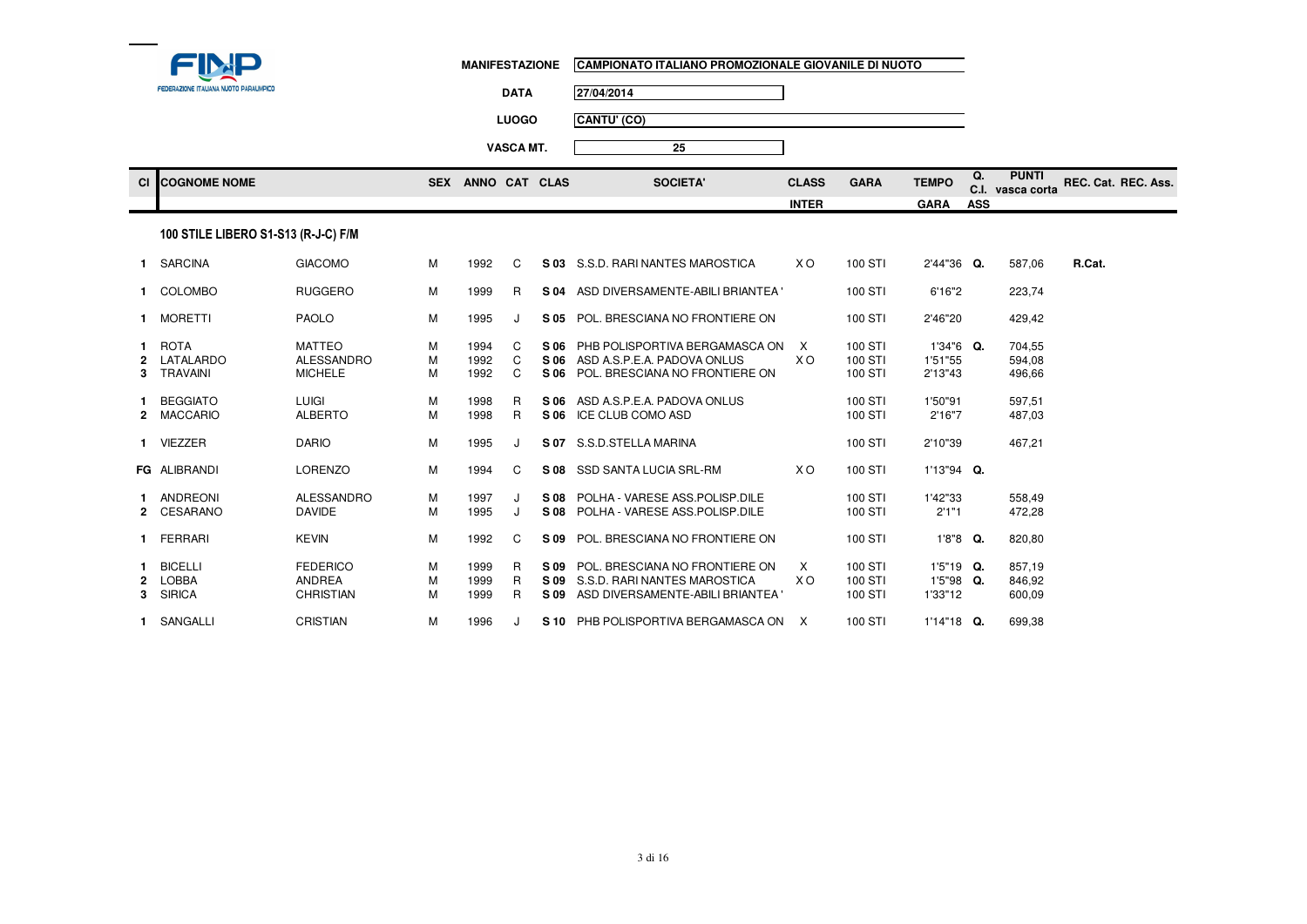|           | <b>MANIFESTAZIONE</b>                                       |                             |            |                  |              | CAMPIONATO ITALIANO PROMOZIONALE GIOVANILE DI NUOTO |                                                             |                |                    |                          |            |                             |                     |  |
|-----------|-------------------------------------------------------------|-----------------------------|------------|------------------|--------------|-----------------------------------------------------|-------------------------------------------------------------|----------------|--------------------|--------------------------|------------|-----------------------------|---------------------|--|
|           | FEDERAZIONE ITALIANA NUOTO PARALIMPICO                      |                             |            |                  | <b>DATA</b>  |                                                     | 27/04/2014                                                  |                |                    |                          |            |                             |                     |  |
|           |                                                             |                             |            |                  | <b>LUOGO</b> |                                                     | CANTU' (CO)                                                 |                |                    |                          |            |                             |                     |  |
|           |                                                             |                             |            | <b>VASCA MT.</b> |              |                                                     | 25                                                          |                |                    |                          |            |                             |                     |  |
| <b>CI</b> | <b>COGNOME NOME</b>                                         |                             | <b>SEX</b> | ANNO CAT CLAS    |              |                                                     | <b>SOCIETA'</b>                                             | <b>CLASS</b>   | <b>GARA</b>        | <b>TEMPO</b>             | Q.<br>C.I. | <b>PUNTI</b><br>vasca corta | REC. Cat. REC. Ass. |  |
|           |                                                             |                             |            |                  |              |                                                     |                                                             | <b>INTER</b>   |                    | <b>GARA</b>              | <b>ASS</b> |                             |                     |  |
|           | 50 FARFALLA S3-S7 (R-J-C) F/M<br>50 FARFALLA S3-S13 (E) F/M |                             |            |                  |              |                                                     |                                                             |                |                    |                          |            |                             |                     |  |
| 1.        | <b>PIETRONI</b>                                             | <b>ELENA</b>                | F          | 1996             | $\cdot$      | S 07                                                | ASD DIVERSAMENTE-ABILI BRIANTEA '                           | X O            | 050 FAR            | 0'51"37 Q.               |            | 676,66                      |                     |  |
|           | <b>DEL MASTRO</b>                                           | MARIKA                      | F          | 2003             | Е            | S 09                                                | AS.SO.RI FOGGIA                                             |                | 050 FAR            | $0'52''98$ Q.            |            | 605,13                      | R.Cat.              |  |
|           | 50 FARFALLA S3-S7 (R-J-C) F/M<br>50 FARFALLA S3-S13 (E) F/M |                             |            |                  |              |                                                     |                                                             |                |                    |                          |            |                             |                     |  |
| 2         | LATALARDO<br><b>BRUSCA</b>                                  | <b>ALESSANDRO</b><br>MATTEO | м<br>M     | 1992<br>1993     | C<br>C       | S 06<br>S 06                                        | ASD A S.P.E.A. PADOVA ONLUS<br>ASD BRIANZA SILVIA TREMOLADA | X <sub>O</sub> | 050 FAR<br>050 FAR | $0'54''43$ Q.<br>1'22"97 |            | 563,48<br>369,65            |                     |  |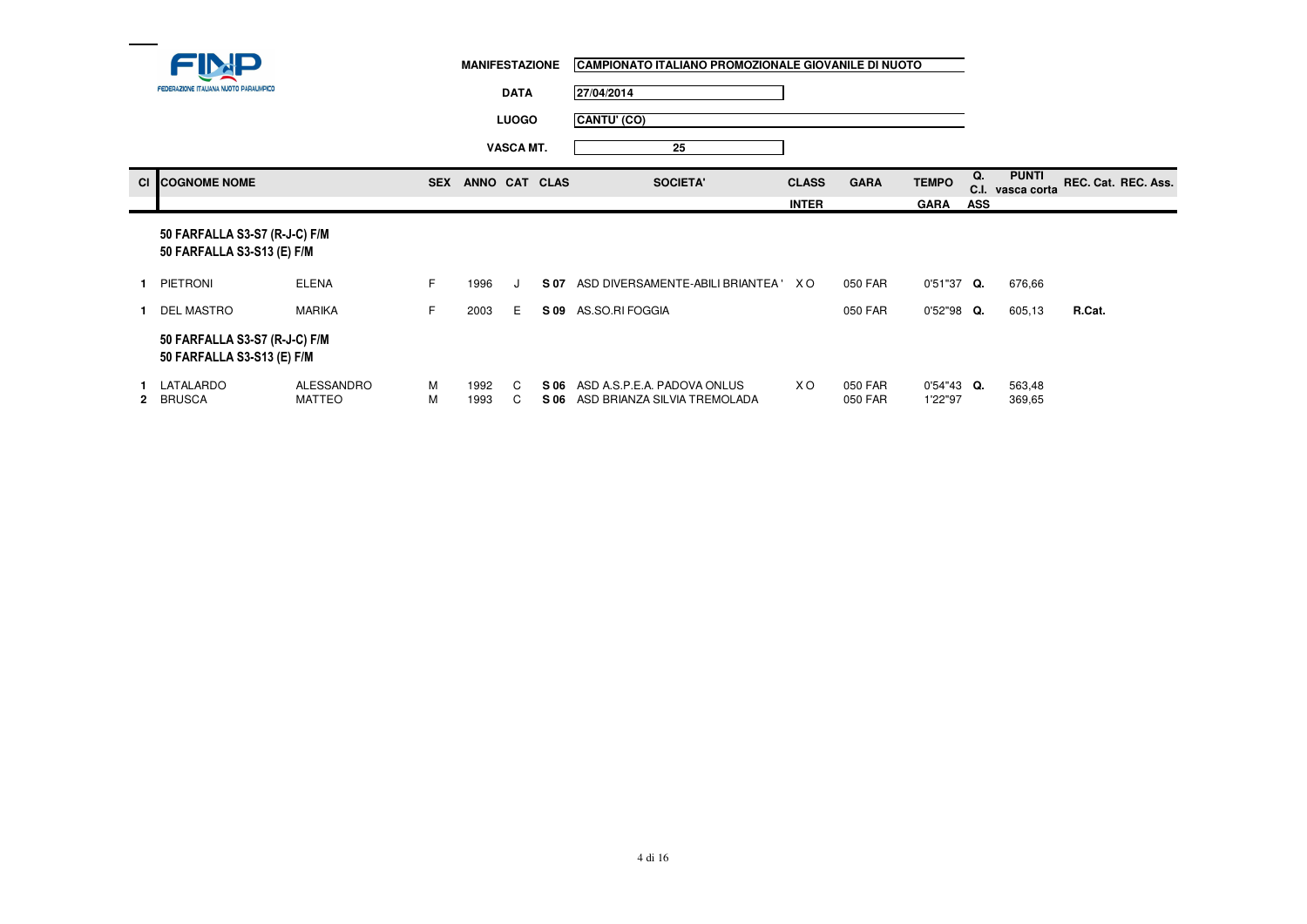| <b>FEDERAZIONE ITALIANA NUOTO PARALIMPICO</b> |
|-----------------------------------------------|

**DATA27/04/2014**

**LUOGOCANTU' (CO)**

**VASCA MT.25**

| $\sim$ | <b>DGNOME NOME</b> | <b>SEX</b> | <b>ANNO</b><br><b>CAT</b> | <b>CLAS</b> | <b>SOCIETA'</b> | <b>CLASS</b> | <b>GARA</b> | <b>TEMPO</b> | $\mathbf{u}$<br>◡… | <b>PUNTI</b><br>vasca corta | REC. Cat. REC. Ass. |  |
|--------|--------------------|------------|---------------------------|-------------|-----------------|--------------|-------------|--------------|--------------------|-----------------------------|---------------------|--|
|        |                    |            |                           |             |                 | <b>INTER</b> |             | <b>GARA</b>  | ASS                |                             |                     |  |
|        |                    |            |                           |             |                 |              |             |              |                    |                             |                     |  |

### 100 FARFALLA S8-S13 (R-J-C) M

| <b>BIANCHI</b> | <b>FILIPPO</b> | M | 1994 |    | S08 PO.HA.FI.                     |                | 100 FAR        | $1'19''3$ Q.  | 769.58 |        |
|----------------|----------------|---|------|----|-----------------------------------|----------------|----------------|---------------|--------|--------|
| RECALCATI      | <b>MARCO</b>   | M | 1994 |    | S 09 ASD BRIANZA SILVIA TREMOLADA | X <sub>O</sub> | 100 FAR        | $1'29''54$ Q. | 668,30 |        |
| URSO           | SALVATORE      | M | 1999 | R. | S 12 A S.D. NOIVED NAPOLI         | xо             | 100 FAR        | 1'35"1<br>O.  | 609.20 | R.Cat. |
| PIAI           | <b>ELIA</b>    | M | 2000 | R  | S 13 S.S.D.STELLA MARINA          |                | <b>100 FAR</b> | $1'37"18$ Q.  | 578.41 | R.Cat. |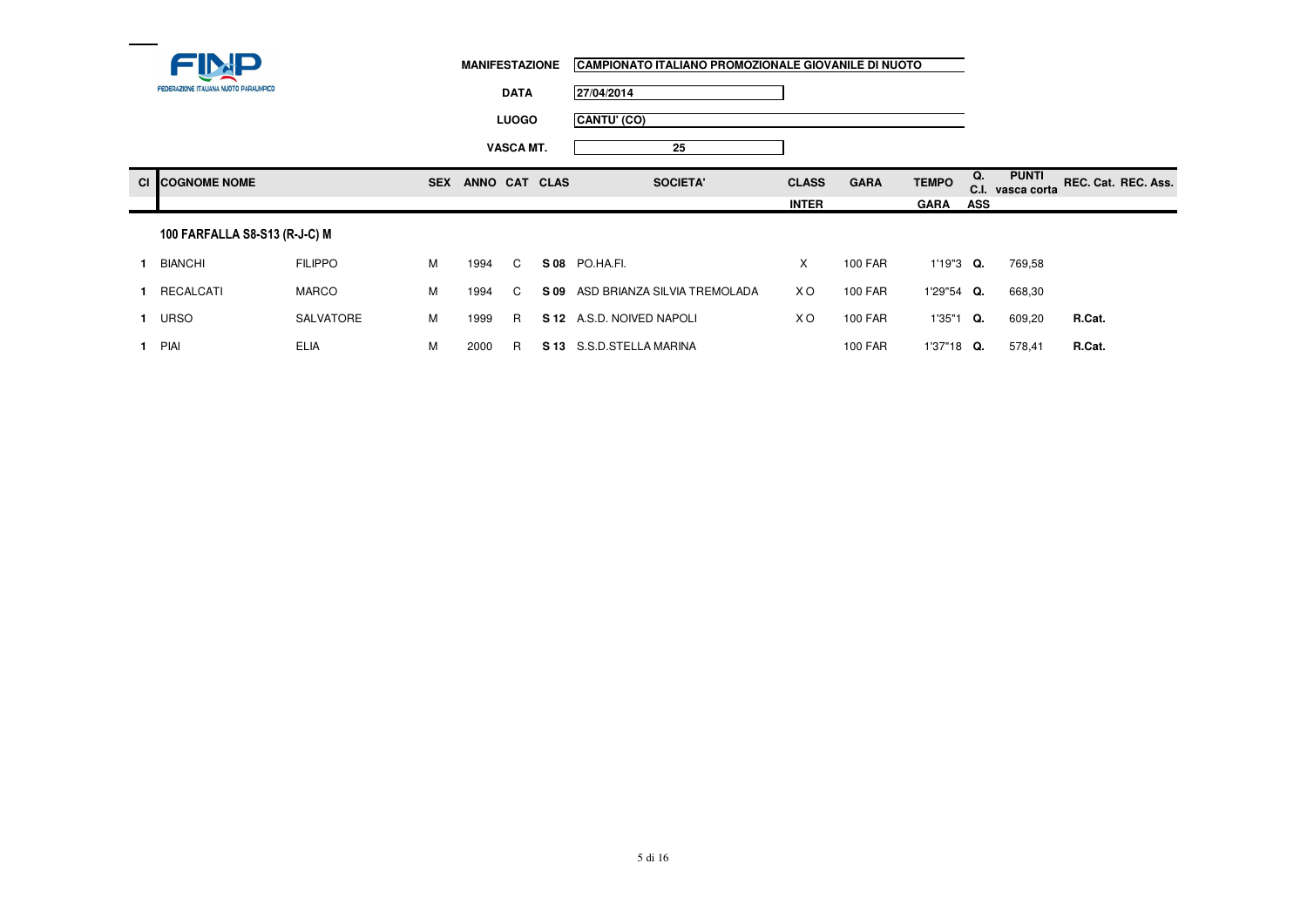| <b>FEDERAZIONE ITALIANA NUOTO PARALIMPICO</b> |
|-----------------------------------------------|

**DATA27/04/2014**

**25**

**LUOGOCANTU' (CO)**

**VASCA MT.**

| <b>CI COGNOME NOME</b> | <b>SEX</b> | <b>ANNC</b> | <b>CAT</b> | <b>CLAS</b> | <b>SOCIETA</b> | <b>CLASS</b> | <b>GARA</b> | <b>TEMPO</b> | $\sim$<br>v.i. | <b>PUNTI</b><br>vasca corta | REC. Cat. REC. Ass. |
|------------------------|------------|-------------|------------|-------------|----------------|--------------|-------------|--------------|----------------|-----------------------------|---------------------|
|                        |            |             |            |             |                | <b>INTER</b> |             | <b>GARA</b>  | ASS            |                             |                     |

## 100 DORSO S6-S13 (R-J-C) F/M

| D'OTTAVI            | <b>DARIA</b>   | <u>ь</u> | 1994 |   |      | S 06 SSD SANTA LUCIA SRL-RM         |     | 100 DOR | 2'13"81<br>O. | 638,74 |
|---------------------|----------------|----------|------|---|------|-------------------------------------|-----|---------|---------------|--------|
| <b>ASS FERRANTE</b> | <b>SUSANNA</b> | E.       | 1996 |   | S 06 | POL. BRESCIANA NO FRONTIERE ON      | X O | 100 DOR |               |        |
| ALBANESE            | ELENA          | н.       | 1998 | R | S 07 | A.S.D. FAI SPORT                    |     | 100 DOR | 3'10"13       | 436,60 |
| RABBOLINI           | <b>MARTINA</b> | E.       | 1998 | R | S 11 | G.S. DIL. NON VEDENTI MILANO - ONLL | X O | 100 DOR | $1'28"62$ Q.  | 893.36 |
| GASTALDI            | ANNA LAURA     | <b>L</b> | 2000 | R | S 12 | ASD A S.P.E.A. PADOVA ONLUS         | X O | 100 DOR | $1'55''4$ Q.  | 599,70 |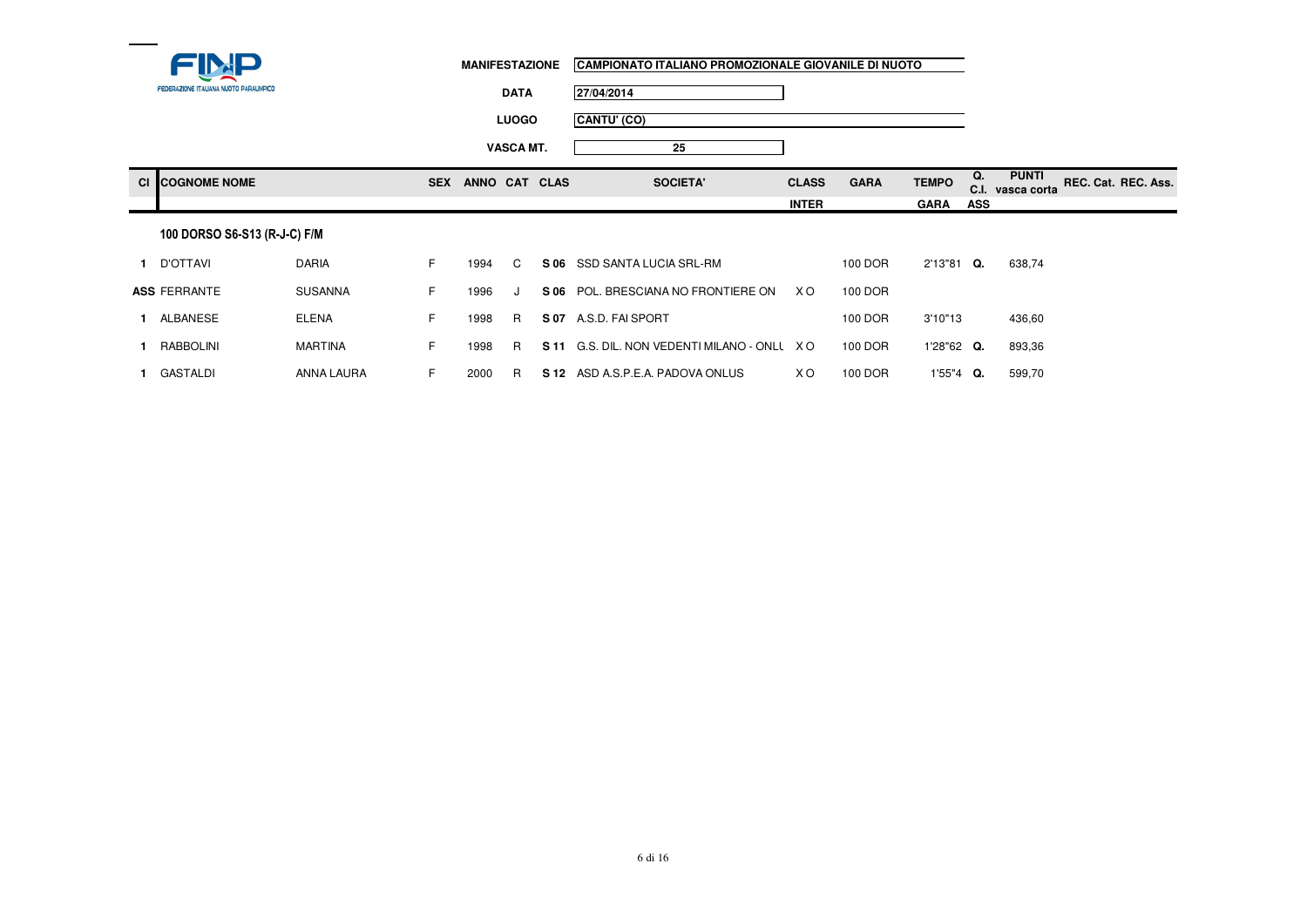

**25**

**DATA27/04/2014**

**LUOGOCANTU' (CO)**

**VASCA MT.**

**Cl COGNOME NOME SEX ANNO CAT CLAS SOCIETA' CLASS GARA TEMPO Q. C.I. PUNTI vasca corta REC. Cat. REC. Ass. INTER GARA ASS**

#### 100 DORSO S6-S13 (R-J-C) F/M

| 2 | <b>MASSUSSI</b><br>TOMMASI     | <b>ANDREA</b><br><b>DANIEL</b>   | м<br>M | 1994<br>1994 | C.<br>C | S 06<br>S 06 | POL. BRESCIANA NO FRONTIERE ON<br>S.S.D.STELLA MARINA          | X        | 100 DOR<br>100 DOR | 1'37"95 Q.<br>3'3"84          | 763,25<br>406,66 |
|---|--------------------------------|----------------------------------|--------|--------------|---------|--------------|----------------------------------------------------------------|----------|--------------------|-------------------------------|------------------|
|   | PADOVAN                        | <b>CLAUDIO</b>                   | М      | 2000         | R       | S 06         | RARI NANTES TORINO SSD                                         |          | 100 DOR            | 2'20"28                       | 532,93           |
|   | <b>PICCO</b><br><b>VIEZZER</b> | <b>GABRIELE</b><br><b>DARIO</b>  | м<br>М | 1996<br>1995 |         | S 07<br>S 07 | A.S.D. FAI SPORT<br>S.S.D.STELLA MARINA                        |          | 100 DOR<br>100 DOR | 2'30"63<br>2'51"67            | 471,55<br>413,76 |
|   | PORUMB THEODOR                 | CRISTIAN                         | М      | 1996         |         | S 08         | ASD A S.P.E.A. PADOVA ONLUS                                    |          | 100 DOR            | 2'33"14                       | 420,79           |
|   | CADEI                          | <b>LUCA</b>                      | М      | 1992         | C       | S 09         | POL. BRESCIANA NO FRONTIERE ON                                 |          | 100 DOR            | $1'39''42$ Q.                 | 630,36           |
|   | NADALET                        | <b>ANDREA</b>                    | М      | 1996         |         | S 09         | A.S.D. FAI SPORT                                               |          | 100 DOR            | 1'33"57<br>Q.                 | 669,77           |
| 2 | <b>BICELLI</b><br>LOBBA        | <b>FEDERICO</b><br><b>ANDREA</b> | м<br>М | 1999<br>1999 | R<br>R  | S 09<br>S 09 | POL. BRESCIANA NO FRONTIERE ON<br>S.S.D. RARI NANTES MAROSTICA | X<br>X O | 100 DOR<br>100 DOR | $1'15"19$ Q.<br>$1'15''86$ Q. | 833,49<br>826,13 |
|   | <b>SANGALLI</b>                | CRISTIAN                         | М      | 1996         |         | S 10         | PHB POLISPORTIVA BERGAMASCA ON                                 | X        | 100 DOR            | 1'28"88 Q.                    | 679,91           |
|   | SASSO                          | <b>RICCARDO</b>                  | М      | 1999         | R       | S 13         | S.S.D.STELLA MARINA                                            |          | 100 DOR            | 1'56"12                       | 507,92           |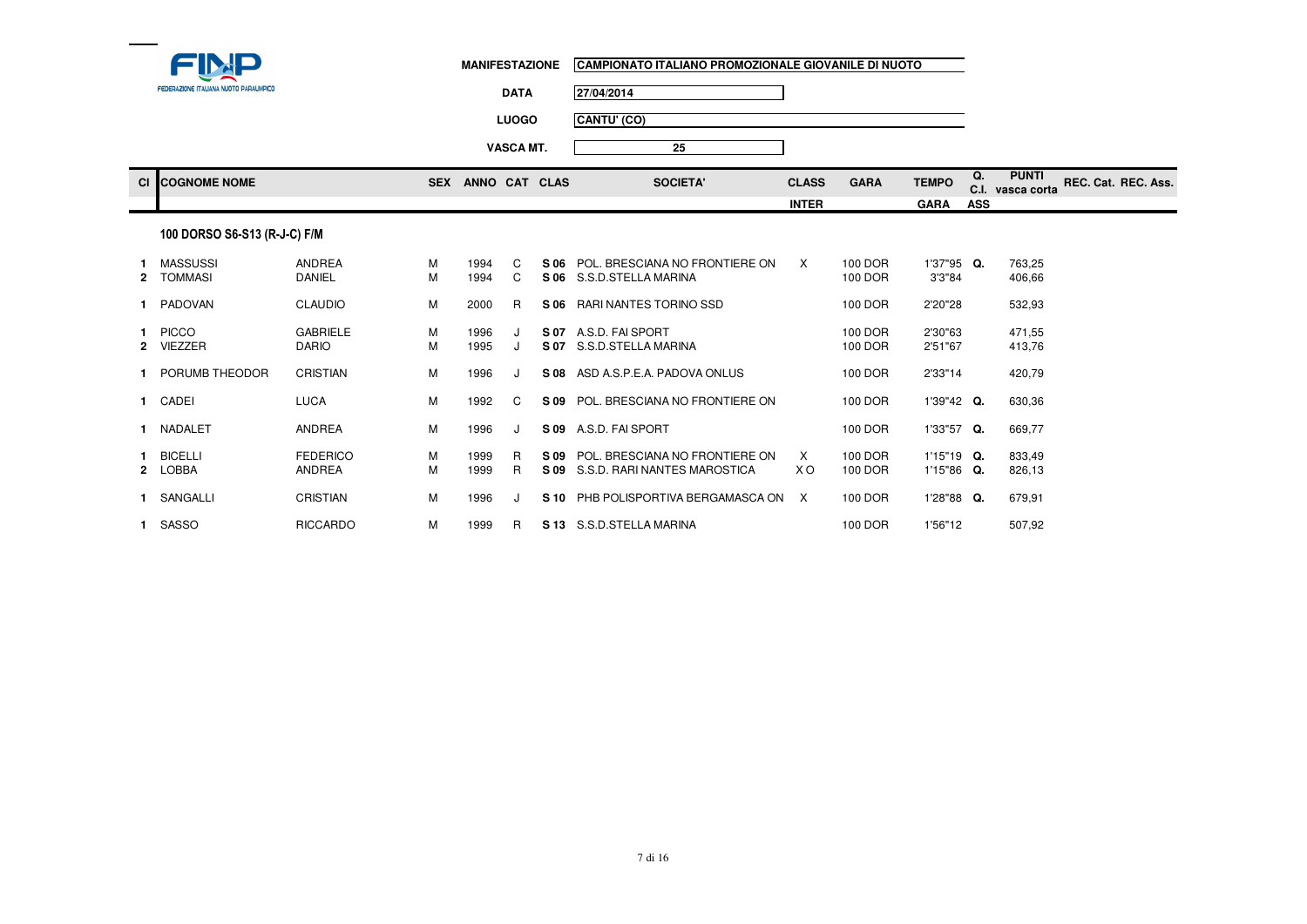|      |                                                       |                  | <b>MANIFESTAZIONE</b> |               |                  | CAMPIONATO ITALIANO PROMOZIONALE GIOVANILE DI NUOTO |              |             |              |            |                                  |                     |  |
|------|-------------------------------------------------------|------------------|-----------------------|---------------|------------------|-----------------------------------------------------|--------------|-------------|--------------|------------|----------------------------------|---------------------|--|
|      | FEDERAZIONE ITALIANA NUOTO PARALIMPICO                |                  |                       | <b>DATA</b>   |                  | 27/04/2014                                          |              |             |              |            |                                  |                     |  |
|      |                                                       |                  |                       |               | <b>LUOGO</b>     | CANTU' (CO)                                         |              |             |              |            |                                  |                     |  |
|      |                                                       |                  |                       |               | <b>VASCA MT.</b> | 25                                                  |              |             |              |            |                                  |                     |  |
| CI I | <b>COGNOME NOME</b>                                   |                  | <b>SEX</b>            | ANNO CAT CLAS |                  | <b>SOCIETA'</b>                                     | <b>CLASS</b> | <b>GARA</b> | <b>TEMPO</b> | Q.         | <b>PUNTI</b><br>C.I. vasca corta | REC. Cat. REC. Ass. |  |
|      |                                                       |                  |                       |               |                  |                                                     | <b>INTER</b> |             | <b>GARA</b>  | <b>ASS</b> |                                  |                     |  |
|      | 50 RANA SB1-SB3 (R-J-C) M<br>50 RANA SB1-SB13 (E) F/M |                  |                       |               |                  |                                                     |              |             |              |            |                                  |                     |  |
|      | <b>FG SARCINA</b>                                     | <b>GIACOMO</b>   | M                     | 1992          | C                | <b>SB03</b> S.S.D. RARI NANTES MAROSTICA            | X O          | 050 RAN     | 1'34"94      |            |                                  |                     |  |
|      | ANDRIESH                                              | <b>DAVYD</b>     | M                     | 2002          | Е                | SB04 ASD BRIANZA SILVIA TREMOLADA                   |              | 050 RAN     | 2'19"14 Q.   |            | 329,24                           | R.Cat.              |  |
|      | SARACINO                                              | <b>CHRISTIAN</b> | М                     | 2003          | Е                | <b>SB12</b> A.P.D. DHEA SPORT                       |              | 050 RAN     | 1'5"35       | Q.         | 481,71                           | R.Cat.              |  |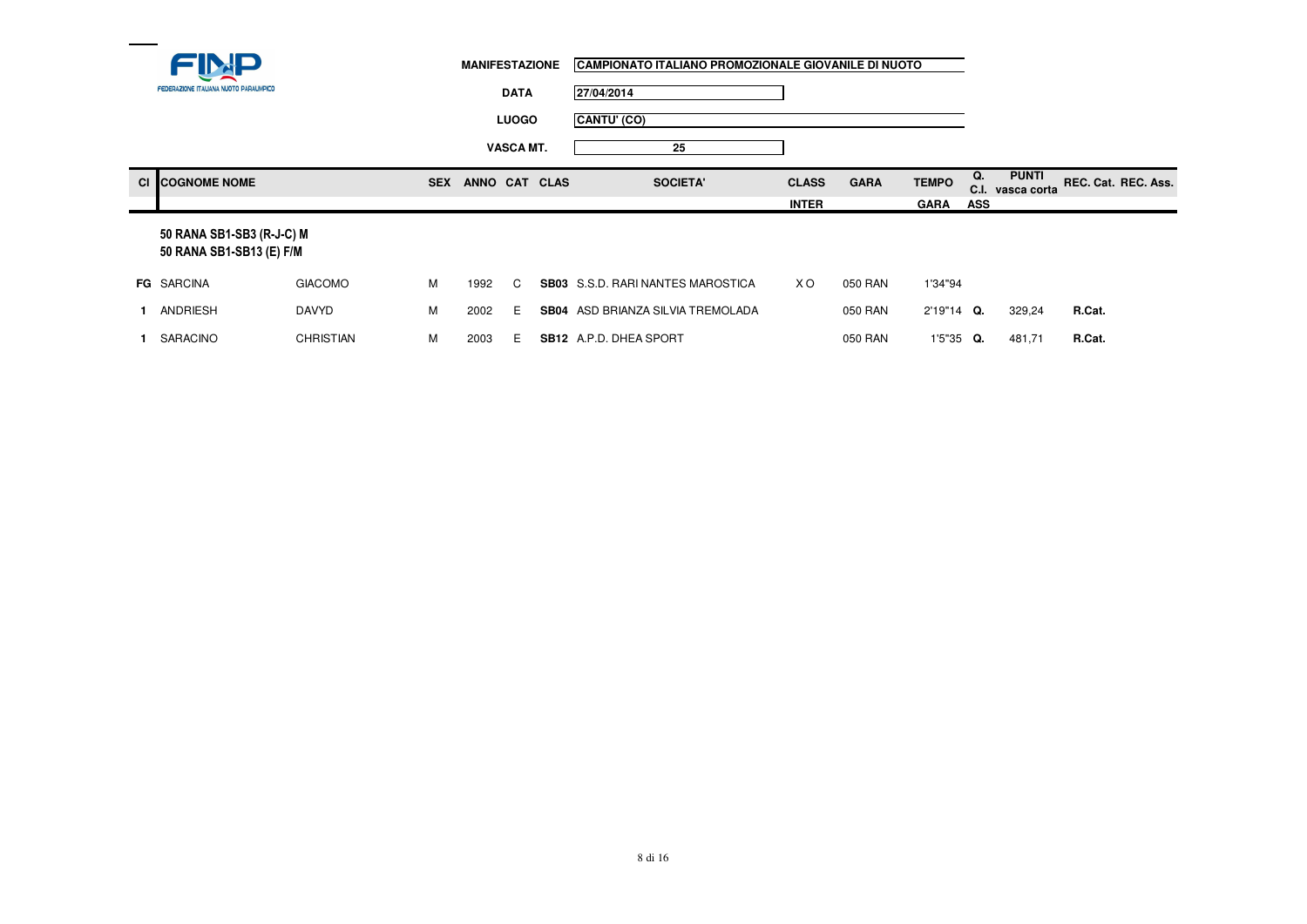| <b>FEDERAZIONE ITALIANA NUOTO PARALIMPICO</b> |
|-----------------------------------------------|

| MANIFESTAZIONE CAMPIONATO ITALIANO PROMOZIONALE GIOVANILE DI NUOTO |
|--------------------------------------------------------------------|
|                                                                    |

**DATA27/04/2014**

**LUOGOCANTU' (CO)**

**VASCA MT.25**

| <b>CI COGNOME NOME</b> | <b>SEX</b> | <b>ANNO</b><br><b>CAT</b> | <b>CLAS</b> | <b>SOCIETA'</b> | <b>CLASS</b> | <b>GARA</b> | <b>TEMPO</b> | $\mathbf{u}$ .<br>v.ı. | <b>PUNTI</b><br>vasca corta | REC. Cat. | REC. Ass. |
|------------------------|------------|---------------------------|-------------|-----------------|--------------|-------------|--------------|------------------------|-----------------------------|-----------|-----------|
|                        |            |                           |             |                 | <b>INTER</b> |             | <b>GARA</b>  | ASS                    |                             |           |           |

# 100 RANA SB4-SB13 (R-J-C) F/M

|     | <b>VELLUCCI</b><br><b>ASS FERRANTE</b> | CHIARA<br><b>SUSANNA</b> | F.<br>F. | 1997<br>1996 | J<br>J  | SB05<br>SB05 | SSD SANTA LUCIA SRL-RM<br>POL. BRESCIANA NO FRONTIERE ON | X O | <b>100 RAN</b><br><b>100 RAN</b> | 3'0"56    | O. | 564,80 |
|-----|----------------------------------------|--------------------------|----------|--------------|---------|--------------|----------------------------------------------------------|-----|----------------------------------|-----------|----|--------|
| SQ. | MUSTEATA                               | <b>IULIA</b>             | F.       | 1995         | J       | SB06         | POL. BRESCIANA NO FRONTIERE ON                           |     | <b>100 RAN</b>                   | 3'40"54   |    |        |
|     | <b>BELLINGERI</b>                      | <b>GIULIA</b>            | F.       | 2000         | R       | <b>SB07</b>  | A.I.C.S. PAVIA NUOTO A.S.D.                              |     | <b>100 RAN</b>                   | 2'27"5 Q. |    | 621.63 |
|     | CATALANO                               | FRANCESCA                | F.       | 2000         | R       | <b>SB11</b>  | A.P.D. DHEA SPORT                                        |     | <b>100 RAN</b>                   | 2'46"71   |    | 548,02 |
|     | ZONTA CORRATO                          | <b>ISABELLA</b>          | F.       | 1993         | C.      |              | <b>SB12</b> ASD A S.P.E.A. PADOVA ONLUS                  | X O | <b>100 RAN</b>                   | '56"95    | Q. | 667.72 |
|     | GASTALDI                               | ANNA LAURA               | F.       | 2000         | R       |              | <b>SB12</b> ASD A S.P.E.A. PADOVA ONLUS                  | X O | <b>100 RAN</b>                   | 2'5"99    | Q. | 619.81 |
|     | <b>MARCHESINI</b>                      | <b>AGNESE</b>            | F.       | 1997         | $\cdot$ |              | <b>SB13</b> GRUPPO PROMOZIONALE SAN MICHEL               |     | 100 RAN                          | 2'0"19    | O. | 659,87 |
|     | <b>BELOTTI</b>                         | <b>SARA</b>              | F.       | 1999         | R       | <b>SB13</b>  | OLIMPIC SWIM PRO ASD                                     | X   | <b>100 RAN</b>                   | 1'52"19   | O. | 706,93 |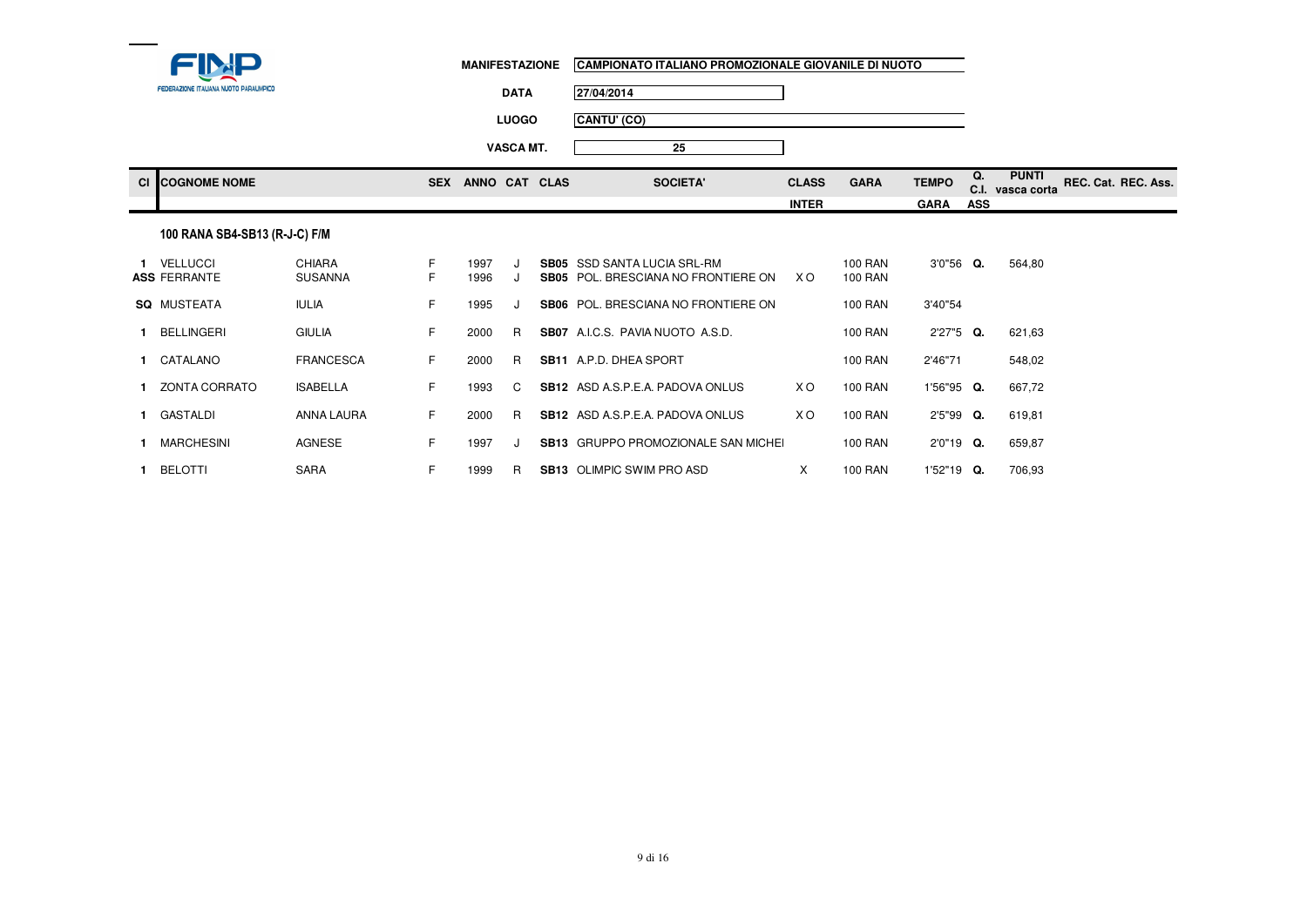| <b>FEDERAZIONE ITALIANA NUOTO PARALIMPICO</b> |
|-----------------------------------------------|

 $\overline{C}$  **COGNOME NOME** 

**2** MASSUSSI ANDREA

**1** ALIBRANDI LORENZO

**2** RECALCATI MARCO

GIUSEPPE M<br>ANDREA M

DAVIDE M

ANDREA

<sup>M</sup>

O M

<sup>M</sup>

<sup>M</sup>

**1** ROMELE

**1** CESARANO

**1** NADALET

|                                        | <b>MANIFESTAZIONE</b>       | CAMPIONATO ITALIANO PROMOZIONALE GIOVANILE DI NUOTO |                             |              |                                           |                     |
|----------------------------------------|-----------------------------|-----------------------------------------------------|-----------------------------|--------------|-------------------------------------------|---------------------|
| FEDERAZIONE ITALIANA NUOTO PARALIMPICO | <b>DATA</b>                 | 27/04/2014                                          |                             |              |                                           |                     |
|                                        | <b>LUOGO</b>                | CANTU' (CO)                                         |                             |              |                                           |                     |
|                                        | <b>VASCA MT.</b>            | 25                                                  |                             |              |                                           |                     |
| <b>COGNOME NOME</b>                    | ANNO CAT CLAS<br><b>SEX</b> | <b>SOCIETA</b>                                      | <b>CLASS</b><br><b>GARA</b> | <b>TEMPO</b> | <b>PUNTI</b><br>Q.<br>C.I.<br>vasca corta | REC. Cat. REC. Ass. |
|                                        |                             |                                                     | <b>INTER</b>                | <b>GARA</b>  | <b>ASS</b>                                |                     |
| 100 RANA SB4-SB13 (R-J-C) F/M          |                             |                                                     |                             |              |                                           |                     |

**SB06** POL. BRESCIANA NO FRONTIERE ON

**SB08** ASD BRIANZA SILVIA TREMOLADA

<sup>1992</sup> <sup>C</sup> **SB06** POLISP. DISABILI VALCAMONICA X O 100 RAN 1'38"96 **Q.** 836,20

<sup>1995</sup> <sup>J</sup> **SB07** POLHA - VARESE ASS.POLISP.DILE 100 RAN 2'53"21 462,91

<sup>1996</sup> <sup>J</sup> **SB09** A.S.D. FAI SPORT 100 RAN 1'27"33 **Q.** 759,07 **R.Cat. R.Ass.**

<sup>1994</sup> <sup>C</sup> **SB08** SSD SANTA LUCIA SRL-RM X O 100 RAN 1'27"45 **Q.** 789,25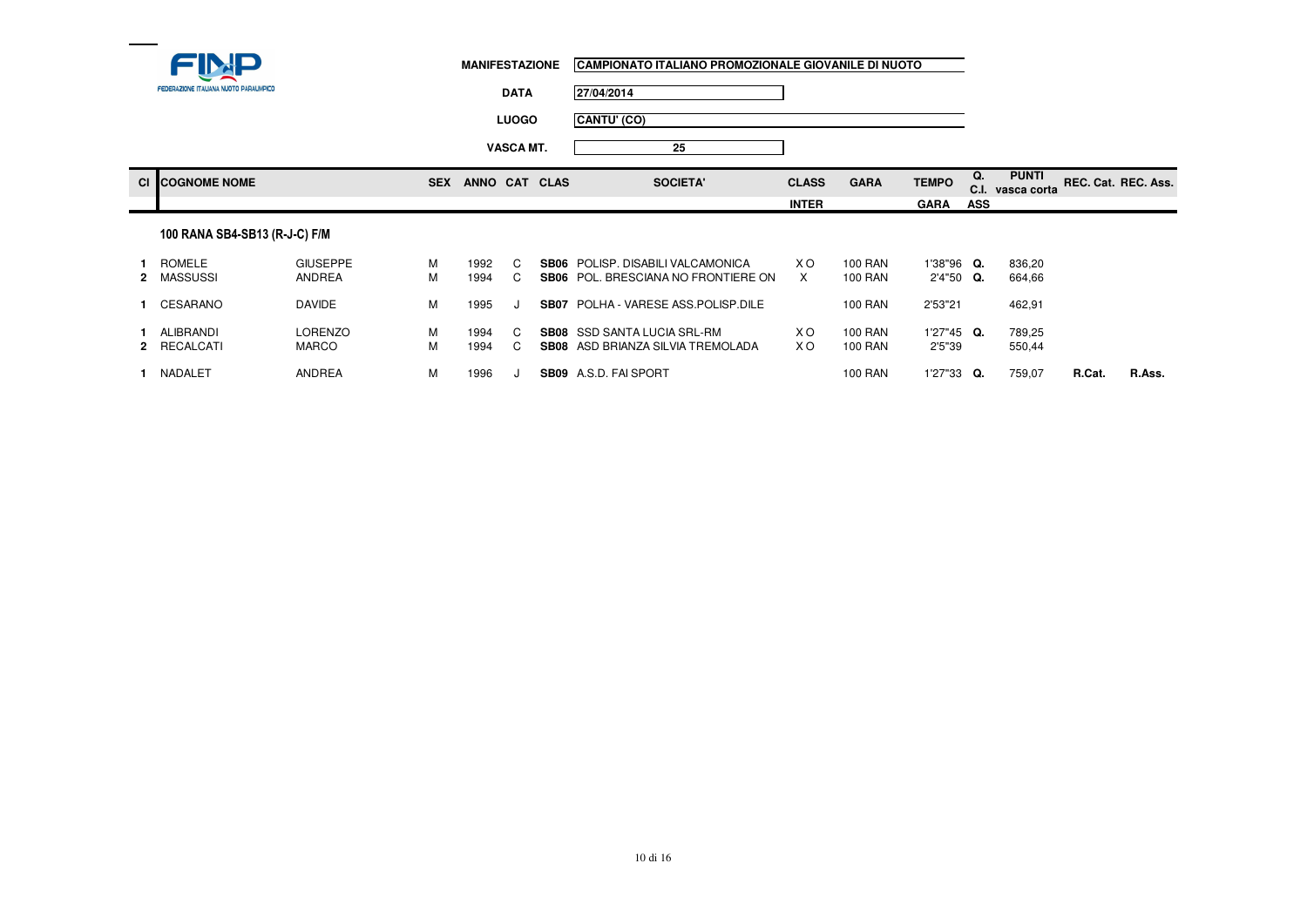| <b>FEDERAZIONE ITALIANA NUOTO PARALIMPICO</b> |
|-----------------------------------------------|

 $\overline{\text{CO}}$  **COGNOME NOME** 

|        |                                                                                                                                                                                                                                                                                                                                                                                      |                                              |             | <b>MANIFESTAZIONE</b> |                  |              | CAMPIONATO ITALIANO PROMOZIONALE GIOVANILE DI NUOTO                                          |                              |                               |                                           |                  |                                                         |
|--------|--------------------------------------------------------------------------------------------------------------------------------------------------------------------------------------------------------------------------------------------------------------------------------------------------------------------------------------------------------------------------------------|----------------------------------------------|-------------|-----------------------|------------------|--------------|----------------------------------------------------------------------------------------------|------------------------------|-------------------------------|-------------------------------------------|------------------|---------------------------------------------------------|
|        | FEDERAZIONE ITALIANA NUOTO PARALIMPICO                                                                                                                                                                                                                                                                                                                                               |                                              |             | <b>DATA</b>           |                  |              | 27/04/2014                                                                                   |                              |                               |                                           |                  |                                                         |
|        |                                                                                                                                                                                                                                                                                                                                                                                      |                                              |             |                       | <b>LUOGO</b>     |              | CANTU' (CO)                                                                                  |                              |                               |                                           |                  |                                                         |
|        |                                                                                                                                                                                                                                                                                                                                                                                      |                                              |             |                       | <b>VASCA MT.</b> |              | 25                                                                                           |                              |                               |                                           |                  |                                                         |
|        | <b>COGNOME NOME</b>                                                                                                                                                                                                                                                                                                                                                                  |                                              |             | SEX ANNO CAT CLAS     |                  |              | <b>SOCIETA'</b>                                                                              | <b>CLASS</b><br><b>INTER</b> | <b>GARA</b>                   | <b>TEMPO</b><br><b>GARA</b>               | Q.<br><b>ASS</b> | <b>PUNTI</b><br>REC. Cat. REC. Ass.<br>C.I. vasca corta |
|        | 50 STILE LIBERO S1-S13 (R-J-C) F/M<br>50 STILE LIBERO S1-S13 (E) F/M                                                                                                                                                                                                                                                                                                                 |                                              |             |                       |                  |              |                                                                                              |                              |                               |                                           |                  |                                                         |
| 2<br>3 | <b>SIMION</b><br><b>VELLUCCI</b><br><b>BRIZIO</b>                                                                                                                                                                                                                                                                                                                                    | <b>EMMA</b><br><b>CHIARA</b><br><b>SOFIA</b> | F<br>F<br>F | 1997<br>1997<br>1997  | J<br>J.<br>J     | S 05<br>S 05 | ASD A.S.P.E.A. PADOVA ONLUS<br>S 05 SSD SANTA LUCIA SRL-RM<br>PHB POLISPORTIVA BERGAMASCA ON |                              | 050 STI<br>050 STI<br>050 STI | 1'9"10 Q.<br>$1'10"15$ Q.<br>$1'14"15$ Q. |                  | 531,26<br>523,31<br>495,08                              |
|        | PADOVAN<br>2 CELATO                                                                                                                                                                                                                                                                                                                                                                  | <b>MICHELA</b><br><b>ISABELLA</b>            | F<br>F      | 1999<br>2000          | R<br>R           | S 05         | S 05 RARI NANTES TORINO SSD<br>POL. BRESCIANA NO FRONTIERE ON                                |                              | 050 STI<br>050 STI            | 1'32"52<br>1'56"35                        |                  | 396,78<br>315,51                                        |
|        | 1 D'OTTAVI                                                                                                                                                                                                                                                                                                                                                                           | <b>DARIA</b>                                 | F           | 1994                  | C                |              | S 06 SSD SANTA LUCIA SRL-RM                                                                  |                              | 050 STI                       | $0'57"69$ Q.                              |                  | 613,62                                                  |
|        | 1 SPINELLA                                                                                                                                                                                                                                                                                                                                                                           | <b>CHIARA</b>                                | F           | 2001                  | Е                |              | S 06 PHB POLISPORTIVA BERGAMASCA ON                                                          |                              | 050 STI                       | 1'50"2                                    |                  | 321,76                                                  |
|        | 1 SOLA                                                                                                                                                                                                                                                                                                                                                                               | <b>YLENIA</b>                                | F.          | 1995                  | J                |              | S 06 POL. BRESCIANA NO FRONTIERE ON                                                          | XO.                          | 050 STI                       | $0'48''93$ Q.                             |                  | 723,48                                                  |
|        | 1 PIETRONI<br>2 MUSTEATA                                                                                                                                                                                                                                                                                                                                                             | <b>ELENA</b><br><b>IULIA</b>                 | F<br>F.     | 1996<br>1995          | J<br>J.          | S 07         | S 07 ASD DIVERSAMENTE-ABILI BRIANTEA ' XO<br>POL. BRESCIANA NO FRONTIERE ON                  |                              | 050 STI<br>050 STI            | $0'43''82$ Q.<br>1'41"75                  |                  | 740,99<br>319,12                                        |
|        | 1 ALBANESE                                                                                                                                                                                                                                                                                                                                                                           | <b>ELENA</b>                                 | F           | 1998                  | R                |              | S 07 A.S.D. FAI SPORT                                                                        |                              | 050 STI                       | 1'29"32                                   |                  | 363,52                                                  |
|        | $\overline{a}$ $\overline{a}$ $\overline{b}$ $\overline{c}$ $\overline{c}$ $\overline{c}$ $\overline{c}$ $\overline{c}$ $\overline{c}$ $\overline{c}$ $\overline{c}$ $\overline{c}$ $\overline{c}$ $\overline{c}$ $\overline{c}$ $\overline{c}$ $\overline{c}$ $\overline{c}$ $\overline{c}$ $\overline{c}$ $\overline{c}$ $\overline{c}$ $\overline{c}$ $\overline{c}$ $\overline{$ | $\sim$ $\sim$ $\sim$ $\sim$                  |             | $\sim$ $\sim$ $\sim$  |                  |              | A A A                                                                                        |                              | $2.50$ $2.71$                 | $100 - 111$                               |                  | 2722                                                    |

| <b>ALBANESE</b>         | <b>ELENA</b>                       | F      | 1998         | R      | S 07         | A.S.D. FAI SPORT                                                 |     | 050 STI            | 1'29"32            | 363,52           |        |
|-------------------------|------------------------------------|--------|--------------|--------|--------------|------------------------------------------------------------------|-----|--------------------|--------------------|------------------|--------|
| <b>MELOCCHI GARCIA</b>  | <b>CHIARA</b>                      | F      | 2003         | E      | S 08         | PHB POLISPORTIVA BERGAMASCA ON                                   |     | 050 STI            | 1'27"4             | 353,29           |        |
| <b>DEL MASTRO</b>       | <b>MARIKA</b>                      | F      | 2003         | Е      | S 09         | AS.SO.RI FOGGIA                                                  |     | 050 STI            | 0'44"19            | 658,75           | R.Cat. |
| <b>VICCH</b><br>GRANCEA | <b>SILVIA</b><br><b>FLORENTINA</b> | F<br>F | 2000<br>2000 | R<br>R | S 09<br>S 09 | PHB POLISPORTIVA BERGAMASCA ON<br>POL. BRESCIANA NO FRONTIERE ON |     | 050 STI<br>050 STI | 0'46"89<br>0'49"65 | 620,81<br>586,30 |        |
| LONGHI                  | <b>BEATRICE</b>                    | F      | 1994         | C      | S 10         | POL. BRESCIANA NO FRONTIERE ON                                   |     | 050 STI            | 0'48"42            | 584,68           |        |
| PANZA                   | <b>SILVIA</b>                      | F      | 1998         | R      | S 10         | PHB POLISPORTIVA BERGAMASCA ON                                   |     | 050 STI            | 0'44"27            | 639,48           |        |
| CATALANO                | <b>FRANCESCA</b>                   | F      | 2000         | R      | S 11         | A.P.D. DHEA SPORT                                                |     | 050 STI            | 1'9"29             | 450,28           |        |
| <b>MANTOAN</b>          | LARA                               | F      | 1999         | R      | S 12         | ASD A S.P.E.A. PADOVA ONLUS                                      | X O | 050 STI            | $0'49''60$ Q.      | 552,62           |        |
| <b>LUSCRI</b>           | CAMILLA                            | F      | 2002         | Е      | S 13         | A.I.C.S. PAVIA NUOTO A.S.D.                                      |     | 050 STI            | 0'41"67<br>Q.      | 663,55           | R.Cat. |
| <b>MARCHESINI</b>       | <b>AGNESE</b>                      | F      | 1997         |        | S 13         | GRUPPO PROMOZIONALE SAN MICHEL                                   |     | 050 STI            | $0'39"50$ Q.       | 700,00           |        |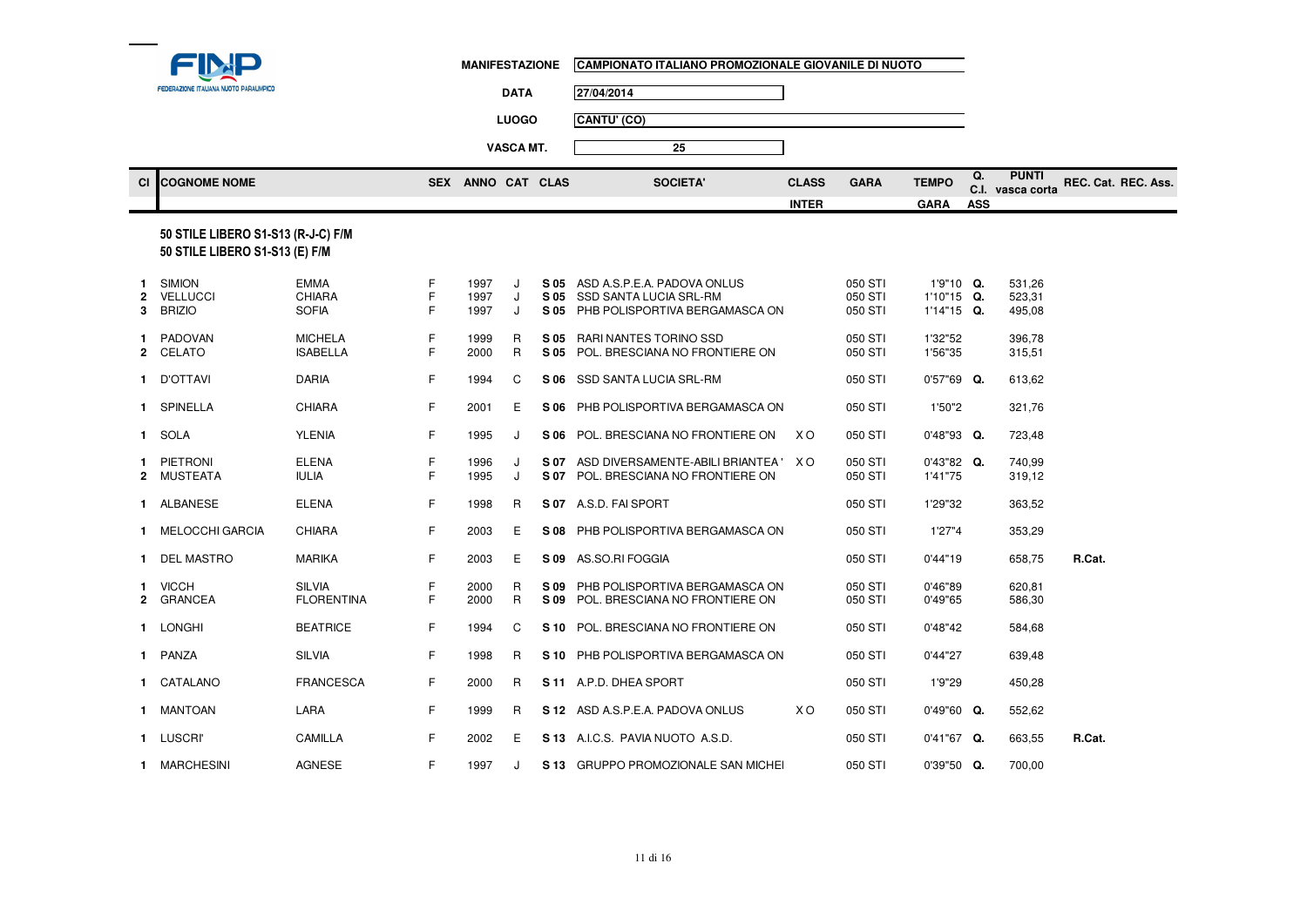| <b>FEDERAZIONE ITALIANA NUOTO PARALIMPICO</b> |  |
|-----------------------------------------------|--|

**1** BEGGIATO

**2** MACCARIO

**3** PADOVAN

**1** LA VALLE

**2**

**1** PICCO

**2** ROMELE

**1** L'ABBATE

**1** SIRICA

**2** PORUMB THEODOR

**1** ALIBRANDI LORENZO

**1** FERRARI KEVIN

**3** CADEI LUCA

**2** BENDOTTI DAVIDE

**1** ANDREONI ALESSANDRO

O LUIGI M<br>C ALDEBER

CLAUDIO

E VIERI M

LORENZO

**GIUSEPPE** 

CRISTIAN

LORENZO

CHRISTIAN

ALBERTO M<br>CLAUDIO M

GABRIELE M

<sup>M</sup>

O M

O M

<sup>M</sup>

<sup>M</sup>

<sup>M</sup>

O M

<sup>M</sup>

<sup>M</sup>

|                    | <b>FEDERAZIONE ITALIANA NUOTO PARALIMPICO</b>                        |                                                                   |                  | <b>MANIFESTAZIONE</b>        | <b>DATA</b><br><b>LUOGO</b><br><b>VASCA MT.</b> |                      | CAMPIONATO ITALIANO PROMOZIONALE GIOVANILE DI NUOTO<br>27/04/2014<br>CANTU' (CO)<br>25                                       |              |                                          |                                                     |            |                                      |                     |
|--------------------|----------------------------------------------------------------------|-------------------------------------------------------------------|------------------|------------------------------|-------------------------------------------------|----------------------|------------------------------------------------------------------------------------------------------------------------------|--------------|------------------------------------------|-----------------------------------------------------|------------|--------------------------------------|---------------------|
| <b>CI</b>          | <b>COGNOME NOME</b>                                                  |                                                                   |                  | SEX ANNO CAT CLAS            |                                                 |                      | <b>SOCIETA'</b>                                                                                                              | <b>CLASS</b> | <b>GARA</b>                              | <b>TEMPO</b>                                        | Q.         | <b>PUNTI</b><br>C.I. vasca corta     | REC. Cat. REC. Ass. |
|                    |                                                                      |                                                                   |                  |                              |                                                 |                      |                                                                                                                              | <b>INTER</b> |                                          | <b>GARA</b>                                         | <b>ASS</b> |                                      |                     |
|                    | 50 STILE LIBERO S1-S13 (R-J-C) F/M<br>50 STILE LIBERO S1-S13 (E) F/M |                                                                   |                  |                              |                                                 |                      |                                                                                                                              |              |                                          |                                                     |            |                                      |                     |
|                    | 1 CONTI                                                              | <b>ALESSANDRO</b>                                                 | М                | 2002                         | E                                               |                      | S 03 POL. BRESCIANA NO FRONTIERE ON                                                                                          |              | 050 STI                                  | 1'32"76 Q.                                          |            | 466.15                               |                     |
|                    | <b>\SS</b> AFFATATO                                                  | <b>FILIPPO</b>                                                    | М                | 1993                         | C                                               | S 04                 | POL. BRESCIANA NO FRONTIERE ON                                                                                               |              | 050 STI                                  |                                                     |            |                                      |                     |
|                    | SQ DALLA PELLEGRINA                                                  | <b>RICCARDO</b>                                                   | М                | 2002                         | Е                                               |                      | S 04 POL. BRESCIANA NO FRONTIERE ON                                                                                          |              | 050 STI                                  | 2'2"57                                              |            |                                      |                     |
|                    | 1 STABILE                                                            | <b>ANDREA</b>                                                     | М                | 1997                         | J                                               |                      | S 04 POL. BRESCIANA NO FRONTIERE ON                                                                                          |              | 050 STI                                  | 1'17"50                                             |            | 487,61                               |                     |
|                    | 1 COLOMBO                                                            | <b>RUGGERO</b>                                                    | М                | 1999                         | R                                               |                      | S 04 ASD DIVERSAMENTE-ABILI BRIANTEA                                                                                         |              | 050 STI                                  | 2'46"37                                             |            | 227,14                               |                     |
|                    | 1 MORETTI                                                            | <b>PAOLO</b>                                                      | М                | 1995                         | J                                               | S 05                 | POL. BRESCIANA NO FRONTIERE ON                                                                                               |              | 050 STI                                  | 1'16"59                                             |            | 432,82                               |                     |
| 1.<br>$\mathbf{2}$ | BRUSCA<br>ROTA<br><b>TRAVAINI</b><br>TOMMASI                         | <b>MATTEO</b><br><b>MATTEO</b><br><b>MICHELE</b><br><b>DANIEL</b> | M<br>M<br>M<br>M | 1993<br>1994<br>1992<br>1994 | C<br>C<br>C<br>C                                | S 06<br>S 06<br>S 06 | ASD BRIANZA SILVIA TREMOLADA<br>PHB POLISPORTIVA BERGAMASCA ON<br>POL. BRESCIANA NO FRONTIERE ON<br>S 06 S.S.D.STELLA MARINA | X            | 050 STI<br>050 STI<br>050 STI<br>050 STI | $0'43''74$ Q.<br>$0'44"51$ Q.<br>1'10"10<br>1'17"16 |            | 672,61<br>660,98<br>419,69<br>381,29 |                     |

<sup>1998</sup> <sup>R</sup> **S 06** ASD A.S.P.E.A. PADOVA ONLUS 050 STI 0'49"92 589,34

<sup>2001</sup> <sup>E</sup> **S 07** PO.HA.FI. 050 STI 1'4"10 435,41

M 2001 E **S 07** POLHA - VARESE ASS.POLISP.DILE 050 STI 1'5"86 423,78

<sup>1994</sup> <sup>C</sup> **S 08** SSD SANTA LUCIA SRL-RM X O 050 STI 0'31"77 **Q.** 826,25

1997 J **S 08** POLHA - VARESE ASS.POLISP.DILE 050 STI 0'45"91 571,77<br>M 1996 J S 08 ASD A.S.P.E.A. PADOVA ONLUS 050 STI 1'8"67 382,26

<sup>1992</sup> <sup>C</sup> **S 09** POL. BRESCIANA NO FRONTIERE ON 050 STI 0'31"81 **Q.** 800,38

<sup>1994</sup> <sup>C</sup> **S 09** POLISP. DISABILI VALCAMONICA 050 STI 0'37"74 674,62

<sup>2001</sup> <sup>E</sup> **S 09** POLHA - VARESE ASS.POLISP.DILE 050 STI 0'45"71 556,99

1999 R **S 09** ASD DIVERSAMENTE-ABILI BRIANTEA' 050 STI 0'40"54 628,02

<sup>1998</sup> <sup>R</sup> **S 06** ICE CLUB COMO ASD 050 STI 0'58"29 504,72

<sup>1996</sup> <sup>J</sup> **S 07** A.S.D. FAI SPORT 050 STI 1'14"91 372,58

**S 06 RARI NANTES TORINO SSD** 

 $S$  08 POLISP. DISABILI VALCAMONICA

**S 08** ASD A.S.P.E.A. PADOVA ONLUS

**5.09 POL. BRESCIANA NO FRONTIERE ON**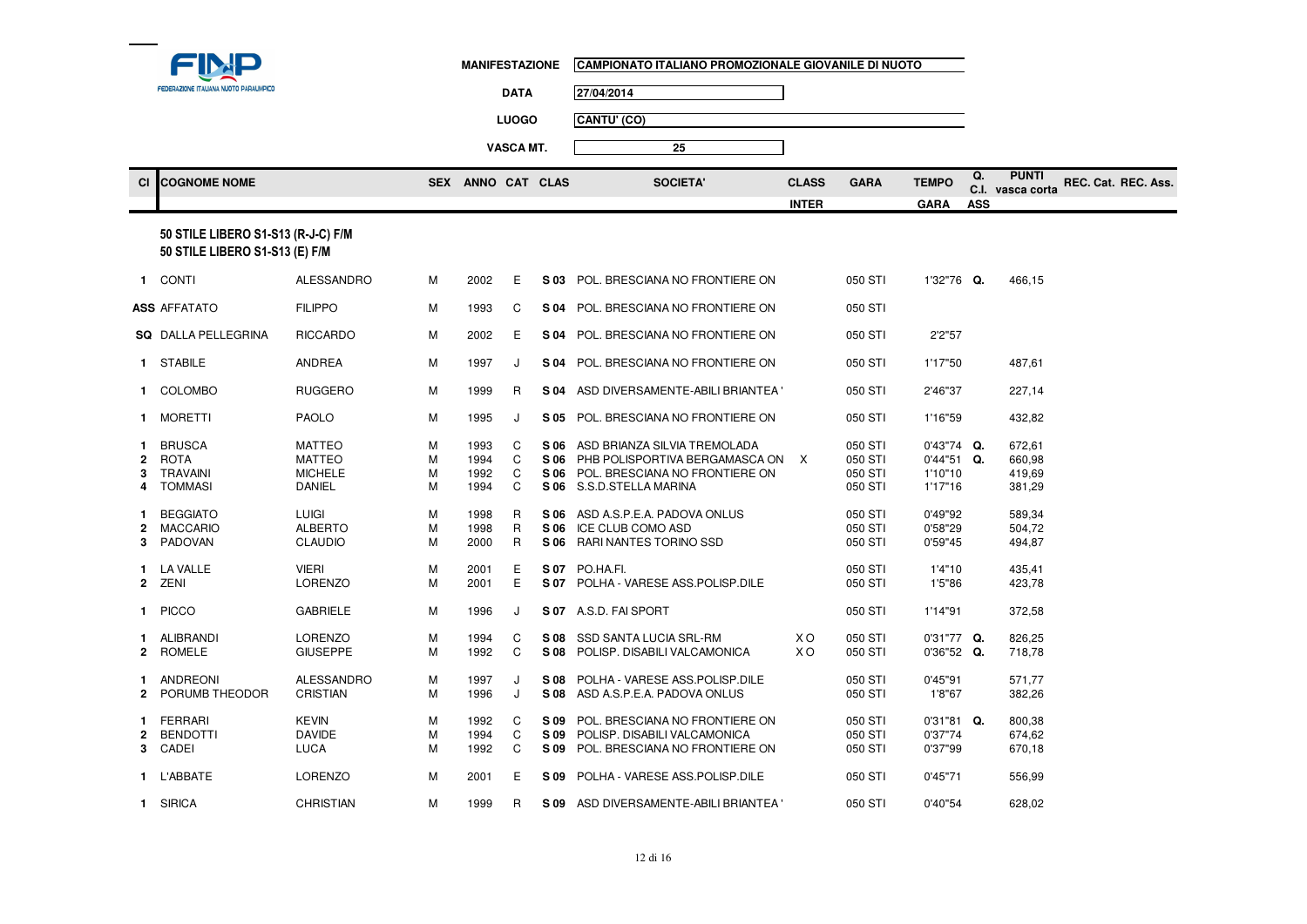

**DATA27/04/2014**

**LUOGOCANTU' (CO)**

**VASCA MT.25**

| <b>CI COGNOME NOME</b> |                                | <b>SEX</b> | <b>ANNO</b>  | <b>CAT</b> | <b>CLAS</b> | <b>SOCIETA'</b>                                       | <b>CLASS</b> | <b>GARA</b>        | <b>TEMPO</b>           | Q.<br>C.I. | <b>PUNTI</b><br>vasca corta | REC. Cat. REC. Ass. |
|------------------------|--------------------------------|------------|--------------|------------|-------------|-------------------------------------------------------|--------------|--------------------|------------------------|------------|-----------------------------|---------------------|
|                        |                                |            |              |            |             |                                                       | <b>INTER</b> |                    | <b>GARA</b>            | <b>ASS</b> |                             |                     |
| ASS CASTELLO           | <b>DANIELE</b>                 | M          | 2003         | F.         | S 11        | ASD DIVERSAMENTE-ABILI BRIANTEA                       |              | 050 STI            |                        |            |                             |                     |
| SARACINO               | CHRISTIAN                      | м          | 2003         | Е          | S 12        | A.P.D. DHEA SPORT                                     |              | 050 STI            | 1'0"81                 |            | 392,04                      | R.Cat.              |
| 1 URSO                 | SALVATORE                      | M          | 1999         | R          |             | S 12 A.S.D. NOIVED NAPOLI                             | xо           | 050 STI            | $0'33''98$ Q.          |            | 701.59                      |                     |
| PIAI<br>2 SASSO        | <b>ELIA</b><br><b>RICCARDO</b> | М<br>M     | 2000<br>1999 | R<br>R     |             | S 13 S.S.D. STELLA MARINA<br>S 13 S.S.D.STELLA MARINA |              | 050 STI<br>050 STI | $0'36"5$ Q.<br>0'46"76 |            | 662,97<br>511,12            | R.Cat.              |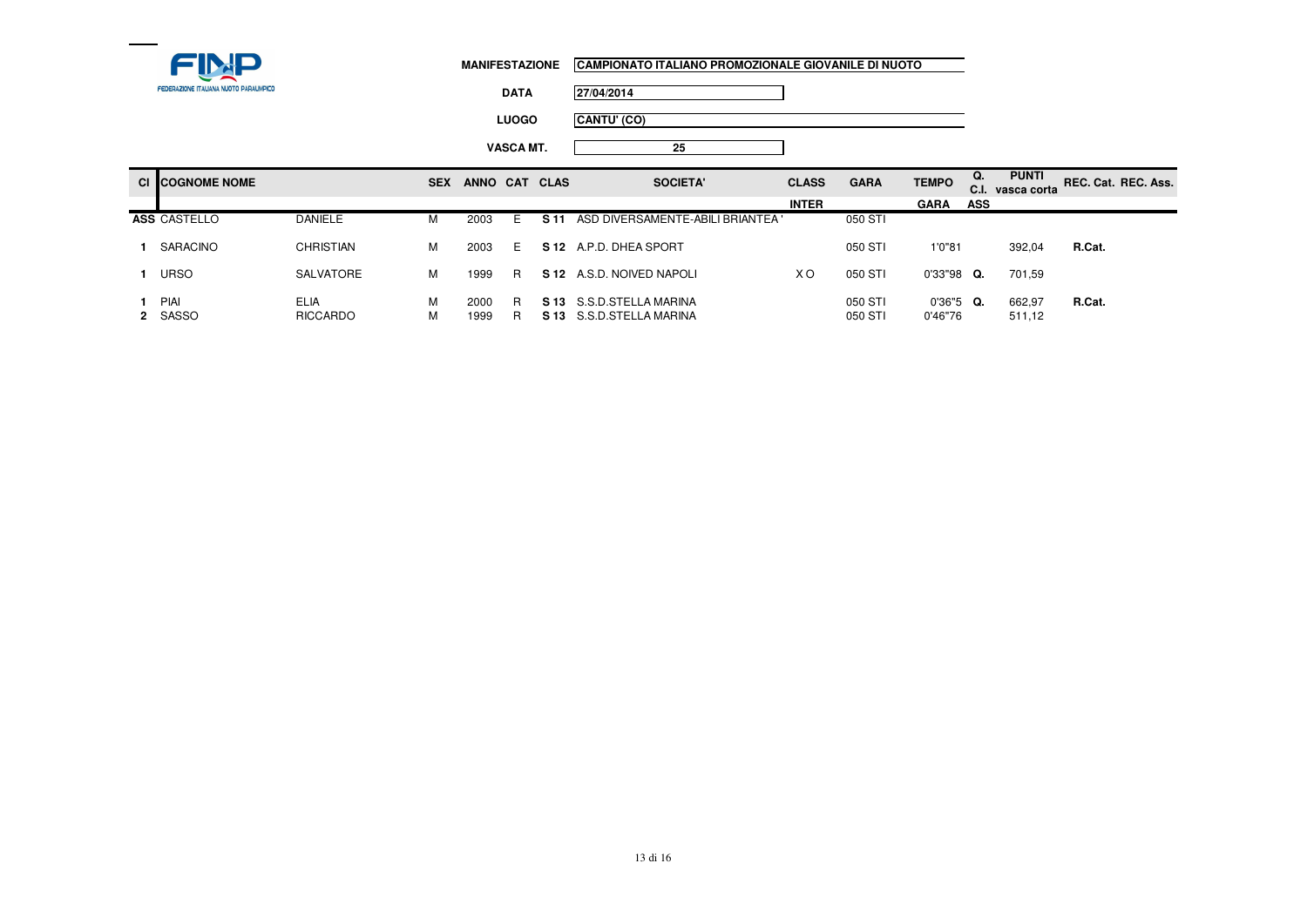|                                        |            | <b>MANIFESTAZIONE</b> |                  |             | CAMPIONATO ITALIANO PROMOZIONALE GIOVANILE DI NUOTO |              |             |              |            |                             |                     |
|----------------------------------------|------------|-----------------------|------------------|-------------|-----------------------------------------------------|--------------|-------------|--------------|------------|-----------------------------|---------------------|
| FEDERAZIONE ITALIANA NUOTO PARALIMPICO |            |                       | <b>DATA</b>      | 27/04/2014  |                                                     |              |             |              |            |                             |                     |
|                                        |            |                       | <b>LUOGO</b>     | CANTU' (CO) |                                                     |              |             |              |            |                             |                     |
|                                        |            |                       | <b>VASCA MT.</b> |             | 25                                                  |              |             |              |            |                             |                     |
| <b>CI COGNOME NOME</b>                 | <b>SEX</b> | ANNO CAT CLAS         |                  |             | SOCIETA'                                            | <b>CLASS</b> | <b>GARA</b> | <b>TEMPO</b> | Q.<br>C.I. | <b>PUNTI</b><br>vasca corta | REC. Cat. REC. Ass. |
|                                        |            |                       |                  |             |                                                     | <b>INTER</b> |             | <b>GARA</b>  | ASS        |                             |                     |
|                                        |            |                       |                  |             |                                                     |              |             |              |            |                             |                     |

#### 4X50 STILE 20 PT. S1-S10 (E-R-J-C) F/M

**1** POL. BRESCIANA NO FRO

<sup>0</sup> <sup>M</sup> STAFF <sup>S</sup> **PT20** POL. BRESCIANA NO FRONTIERE ON 4X050 STIGIO 5'17"47 **###** 591,55 **R.Cat.**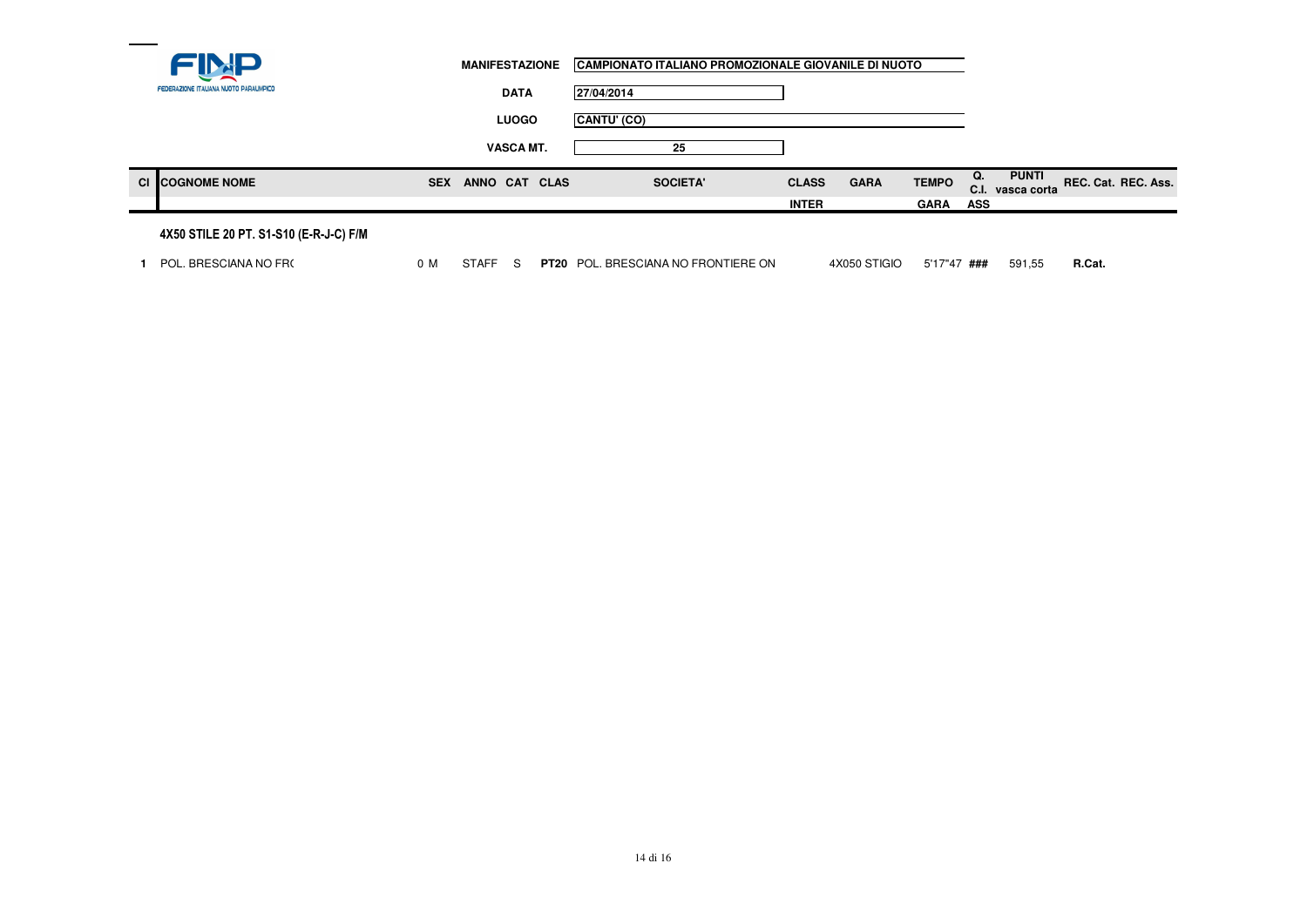|                                        | <b>MANIFESTAZIONE</b>       | CAMPIONATO ITALIANO PROMOZIONALE GIOVANILE DI NUOTO |              |             |              |            |                                  |                     |  |
|----------------------------------------|-----------------------------|-----------------------------------------------------|--------------|-------------|--------------|------------|----------------------------------|---------------------|--|
| FEDERAZIONE ITALIANA NUOTO PARALIMPICO | <b>DATA</b>                 | 27/04/2014                                          |              |             |              |            |                                  |                     |  |
|                                        | <b>LUOGO</b>                | CANTU' (CO)                                         |              |             |              |            |                                  |                     |  |
|                                        | <b>VASCA MT.</b>            | 25                                                  |              |             |              |            |                                  |                     |  |
| <b>CI COGNOME NOME</b>                 | <b>SEX</b><br>ANNO CAT CLAS | <b>SOCIETA'</b>                                     | <b>CLASS</b> | <b>GARA</b> | <b>TEMPO</b> | Q.         | <b>PUNTI</b><br>C.I. vasca corta | REC. Cat. REC. Ass. |  |
|                                        |                             |                                                     | <b>INTER</b> |             | <b>GARA</b>  | <b>ASS</b> |                                  |                     |  |
| 4X50 STILE 34 PT. S1-S10 (E-R-J-C) F/M |                             |                                                     |              |             |              |            |                                  |                     |  |

| POL. BRESCIANA NO FRO<br>2 PHB POLISPORTIVA BER          | n n<br>n M | <b>STAFF</b><br><b>STAFF</b> |            | <b>PT34</b> POL. BRESCIANA NO FRONTIERE ON<br><b>PT34</b> PHB POLISPORTIVA BERGAMASCA ON | 4X050 STI<br>4X050 STI | 2'32"70 ###<br>2'50"8 ### | 919.78<br>825.79 | R.Cat.<br>R.Cat. |
|----------------------------------------------------------|------------|------------------------------|------------|------------------------------------------------------------------------------------------|------------------------|---------------------------|------------------|------------------|
| 3 ASD A SPEA PADOVA (<br><b>FG</b> POL. BRESCIANA NO FRO | n M<br>n M | STAFF<br>STAFF               | - S<br>S S | <b>PT34</b> ASD A S P E A PADOVA ONLUS<br><b>PT34</b> POL. BRESCIANA NO FRONTIERE ON     | 4X050 STI<br>4X050 STI | 4'6"25###<br>4'13"82 ###  | 570.36           |                  |